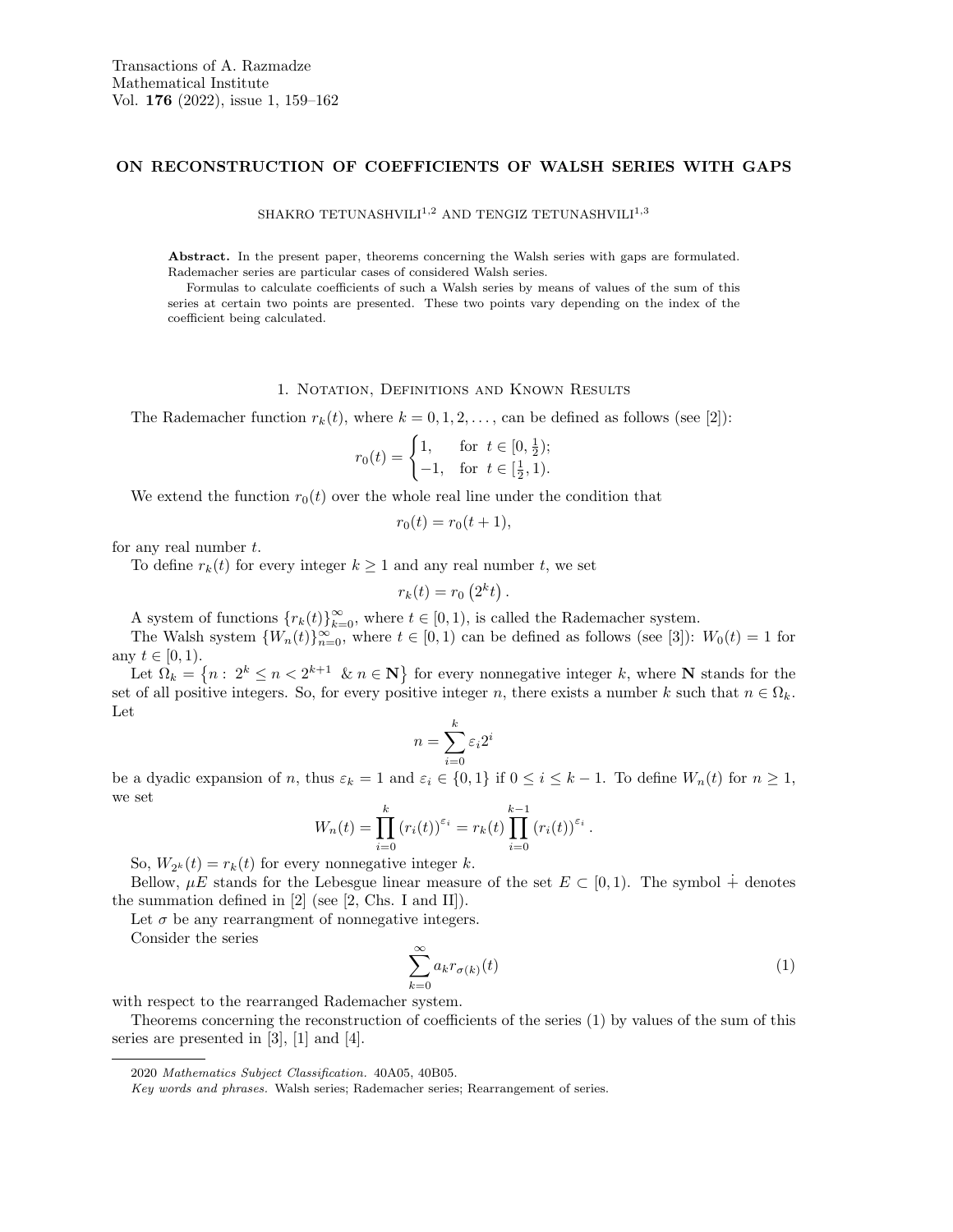According to S. Stechkin and P. Ul'yanov's theorem proved in [3], the following statement holds:

**Theorem A.** Let the series (1) converge to some constant C on the set  $E \subset [0,1)$ . Then:

1) if  $\mu E > \frac{1}{2}$ , then  $a_k = 0$  for every integer  $k \ge 0$  and, as a consequence,  $C = 0$ ;

2) if  $\mu E > 0$ , then there exists an integer  $k_0 \geq 0$  such that  $a_k = 0$  for every  $k \geq k_0$ , i.e., the series (1) is a polynomial.

The following generalization of Theorem A is proved in [1]:

**Theorem B.** Let  $E \subset [0,1)$ . Then:

1) if  $\mu E > \frac{1}{2}$ , then there exists a countable set  $P \subset E$  such that the convergence of the series (1) on the set P to an arbitrary constant C implies that  $a_k = 0$  for any integer  $k \geq 0$  and  $C = 0$ ;

2) if  $\mu E > 0$ , then there exists a countable set  $P_1 \subset E$  such that the convergence of the series (1) to zero on the set  $P_1$  implies that  $a_k = 0$  for every integer  $k \geq k_0$ , for some  $k_0$ . So, the series (1) is a polynomial.

Further generalization of the above mentioned results is presented in [4]. Namely, the following statement holds:

Theorem C. Let

$$
\sum_{k=0}^{\infty} a_k r_{\sigma(k)}(t) = f(t), \quad t \in E.
$$

Then:

1) if  $\mu E > \frac{1}{2}$ , then for any integer  $k \geq 0$ , there exists a point  $t_k \in E$  such that  $t_k + \frac{1}{2^{\sigma(k)+1}} \in E$  and

$$
a_k = \frac{1}{2} r_{\sigma(k)}(t_k) \left[ f(t_k) - f\left(t_k + \frac{1}{2^{\sigma(k)+1}}\right) \right];\tag{2}
$$

2) if  $\mu E > 0$ , then there exists the number  $k_0$  such that for any integer  $k \geq k_0$ , there exists the point  $t_k \in E$  such that  $t_k \dot{+} \frac{1}{2^{\sigma(k)+1}} \in E$  and equalities (2) are fulfilled.

## 2. New Results

Let  ${n_k}_{k=0}^{\infty}$  be a sequence of natural numbers such that  $n_k \in \Omega_k$  for every integer  $k \geq 0$ . Consider a series

$$
\sum_{k=0}^{\infty} a_k W_{n_{\sigma(k)}}(t)
$$
\n(3)

with respect to the system  $\{W_{n_{\sigma(k)}}(t)\}_{k=0}^{\infty}$ .

The following statements are valid:

**Theorem 1.** Let  ${n_k}_{k=0}^{\infty}$  be a sequence such that  $n_k \in \Omega_k$  for every integer  $k \geq 0$  and  $E \subset [0,1)$ . Then:

1) if  $\mu E > \frac{1}{2}$ , then there exists a sequence  $\{t_m\}_{m=0}^{\infty}$  such that  $t_m \in E$  for every integer  $m \ge 0$  and if

$$
\sum_{k=0}^{\infty} a_k W_{n_{\sigma(k)}}(t_m) = f(t_m)
$$

for every integer  $m \geq 0$ , then

$$
a_k = \frac{1}{2} W_{n_{\sigma(k)}}(t_{2k}) \left[ f(t_{2k}) - f(t_{2k+1}) \right]
$$

for every integer  $k \geq 0$ ;

2) if  $\mu E > 0$ , then there exist an integer  $k_0 \geq 0$  and a sequence  $\{t'_m\}_{m=0}^{\infty}$  such that  $t'_m \in E$  for every integer  $m \geq 0$  and if

$$
\sum_{k=0}^{\infty} a_k W_{n_{\sigma(k)}}(t'_m) = f(t'_m)
$$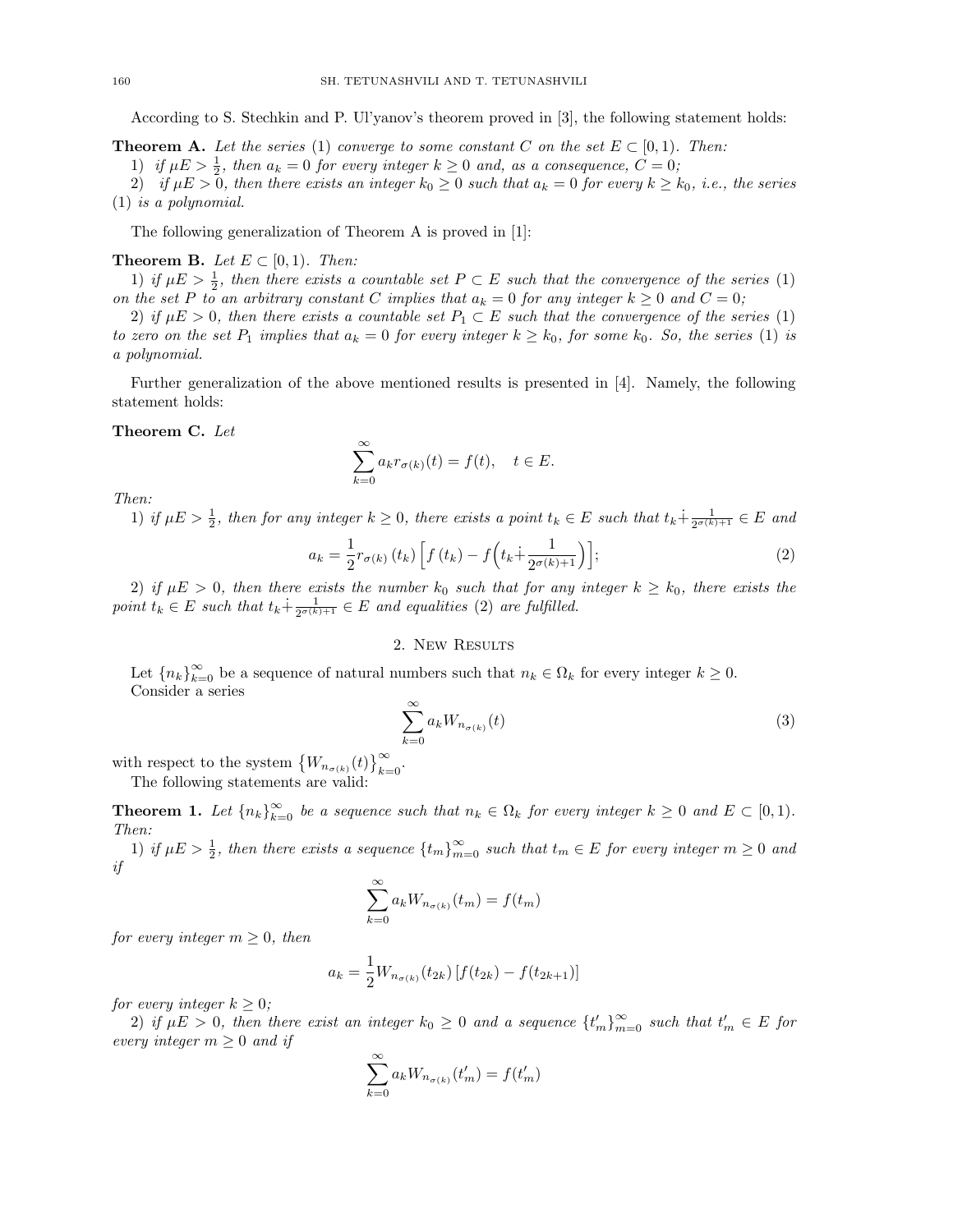for every integer  $m \geq 0$ , then

$$
a_k = \frac{1}{2} W_{n_{\sigma(k)}}(t'_{2k}) \left[ f(t'_{2k}) - f(t'_{2k+1}) \right]
$$

for every integer  $k \geq k_0$ .

The following statement is a corollary of Theorem 1:

**Theorem 2.** Let  ${n_k}_{k=0}^{\infty}$  be a sequence such that  $n_k \in \Omega_k$  for every integer  $k \geq 0$  and  $E \subset [0,1)$ . Then:

1) if  $\mu E > \frac{1}{2}$ , then there exists a sequence  $\{t_m\}_{k=0}^{\infty}$  such that  $t_m \in E$  for every integer  $m \geq 0$  and if

$$
\sum_{k=0}^{\infty} a_k W_{n_{\sigma(k)}}(t_m) = f(t_m),
$$

for every integer  $m \geq 0$ , and A is a nonempty subset of the set of all nonnegative integer numbers, then

$$
\sum_{k\in A}|a_k|=0
$$

if and only if  $f(t_{2k}) = f(t_{2k+1})$  for every  $k \in A$ . In a particular case, if  $f(t_{2k}) = f(t_{2k+1})$  for every integer  $k \geq 0$ , then

$$
\sum_{k=0}^{\infty} |a_k| = 0;
$$

2) if  $\mu E > 0$ , then there exist an integer  $k_0 \geq 0$  and a sequence  $\{t'_m\}_{m=0}^{\infty}$  such that  $t'_m \in E$  for every  $m \geq 0$  and if

$$
\sum_{k=0}^{\infty} a_k W_{n_{\sigma(k)}}(t'_m) = f(t'_m),
$$

for every integer  $m \geq 0$ , and B is a nonempty subset of the set  $\{k_0, k_0 + 1, k_0 + 2, \ldots\}$ , then

$$
\sum_{k \in B} |a_k| = 0
$$

if and only if  $f(t'_{2k}) = f(t'_{2k+1})$  for every  $k \in B$ . In a particular case, if  $f(t'_{2k}) = f(t'_{2k+1})$  for every integer  $k \geq k_0$ , then

$$
\sum_{k=k_0}^{\infty} |a_k| = 0.
$$

Note that if a sequence  ${n_k}_{k=0}^{\infty}$  is such that  $n_k = 2^k$  for every integer  $k \geq 0$ , then  $W_{2^k}(t) = r_k(t)$ and the series (3) coincides with the series (1). So, Theorem 1 generalizes Theorem C and Theorem 2 generalizes both Theorem A and Theorem B.

### **ACKNOWLEDGEMENT**

This work was supported by the Shota Rustaveli National Scientific Foundation of Georgia through the Grant No. FR-18-2499.

### **REFERENCES**

- 1. A. V. Bakhshetsyan, Zeros of series in the Rademacher system. (Russian) Mat. Zametki 33 (1983), no. 2, 169–178, 315.
- 2. B. Golubov, A. Efimov, V. Skvortsov, Walsh Series and Transforms. (Russian) Theorey and Applications, Moskow, Nauka, 1987.
- 3. S. B. Stehkin, P. L. Ul'yanov, On sets of uniqueness. (Russian) *Izv. Akad. Nauk SSSR Ser. Mat.* 26 (1962), 211–222.
- 4. Sh. Tetunashvili, T. Tetunashvili, On coefficients of series with respect to the Rademacher system. Proc. A. Razmadze Math. Inst. 165 (2014), 142–146.